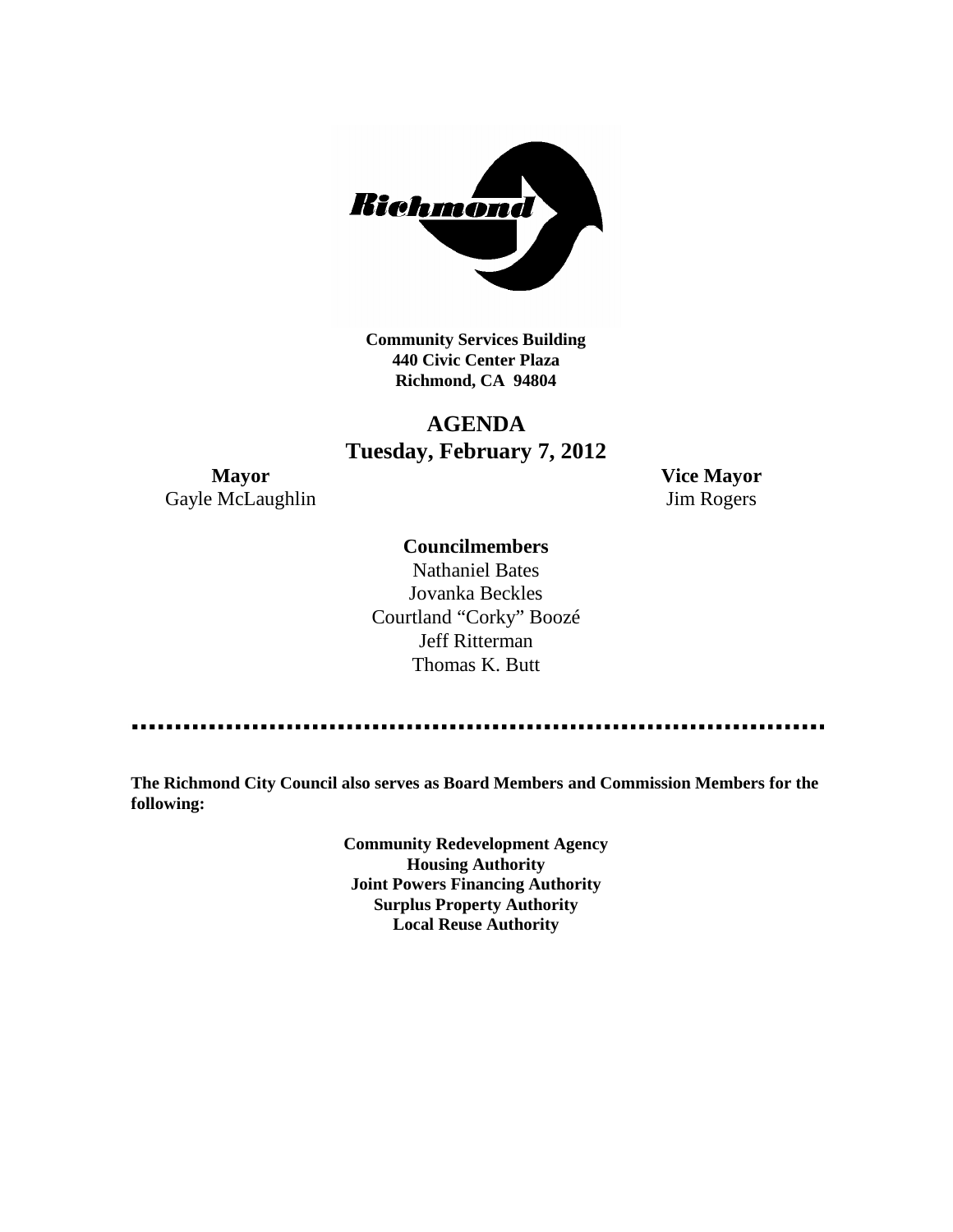# **MEETING PROCEDURES**

The City of Richmond encourages community participation at its City Council meetings and has established procedures that are intended to accommodate public input in a timely and time-sensitive way. As a courtesy to all members of the public who wish to participate in City Council meetings, please observe the following procedures:

**PUBLIC COMMENT ON AGENDA ITEMS:** Anyone who desires to address the City Council on items appearing on the agenda must complete and file a pink speaker's card with the City Clerk **prior** to the City Council's consideration of the item. Once the City Clerk has announced the item and discussion has commenced, no person shall be permitted to speak on the item other than those persons who have submitted their names to the City Clerk. Your name will be called when the item is announced for discussion. **Each speaker will be allowed TWO (2) MINUTES to address the City Council on NON-PUBLIC HEARING items listed on the agenda.**

**OPEN FORUM FOR PUBLIC COMMENT:** Individuals who would like to address the City Council on matters not listed on the agenda or on **Presentations, Proclamations and Commendations, Report from the City Attorney, or Reports of Officers** may do so under Open Forum. All speakers must complete and file a pink speaker's card with the City Clerk **prior** to the commencement of Open Forum. **The amount of time allotted to individual speakers shall be determined based on the number of persons requesting to speak during this item. The time allocation for each speaker will be as follows: 15 or fewer speakers, a maximum of 2 minutes; 16 to 24 speakers, a maximum of 1 and one-half minutes; and 25 or more speakers, a maximum of 1 minute.**

#### **SPEAKERS ARE REQUESTED TO OCCUPY THE RESERVED SEATS IN THE FRONT ROW BEHIND THE SPEAKER'S PODIUM AS THEIR NAME IS ANNOUNCED BY THE CITY CLERK.**

**CONSENT CALENDAR:** Consent Calendar items are considered routine and will be enacted, approved or adopted by one motion unless a request for removal for discussion or explanation is received from the audience or the City Council. A member of the audience requesting to remove an item from the Consent Calendar must complete and file a speaker's card with the City Clerk **prior to the City Council's consideration of Agenda Review.** An item removed from the Consent Calendar may be placed anywhere on the agenda following the City Council's agenda review.

*The City Council's adopted Rules of Procedure recognize that debate on policy is healthy; debate on personalities is not. The Chairperson has the right and obligation to cut off discussion that is too personal, too loud, or too crude.*

**\*\*\*\*\*\*\*\*\*\*\*\*\*\*\*\*\*\*\*\*\*\*\*\*\*\*\*\*\*\*\*\*\*\*\*\*\*\*\*\*\*\*\*\*\*\*\*\*\*\*\*\*\*\*\*\*\*\***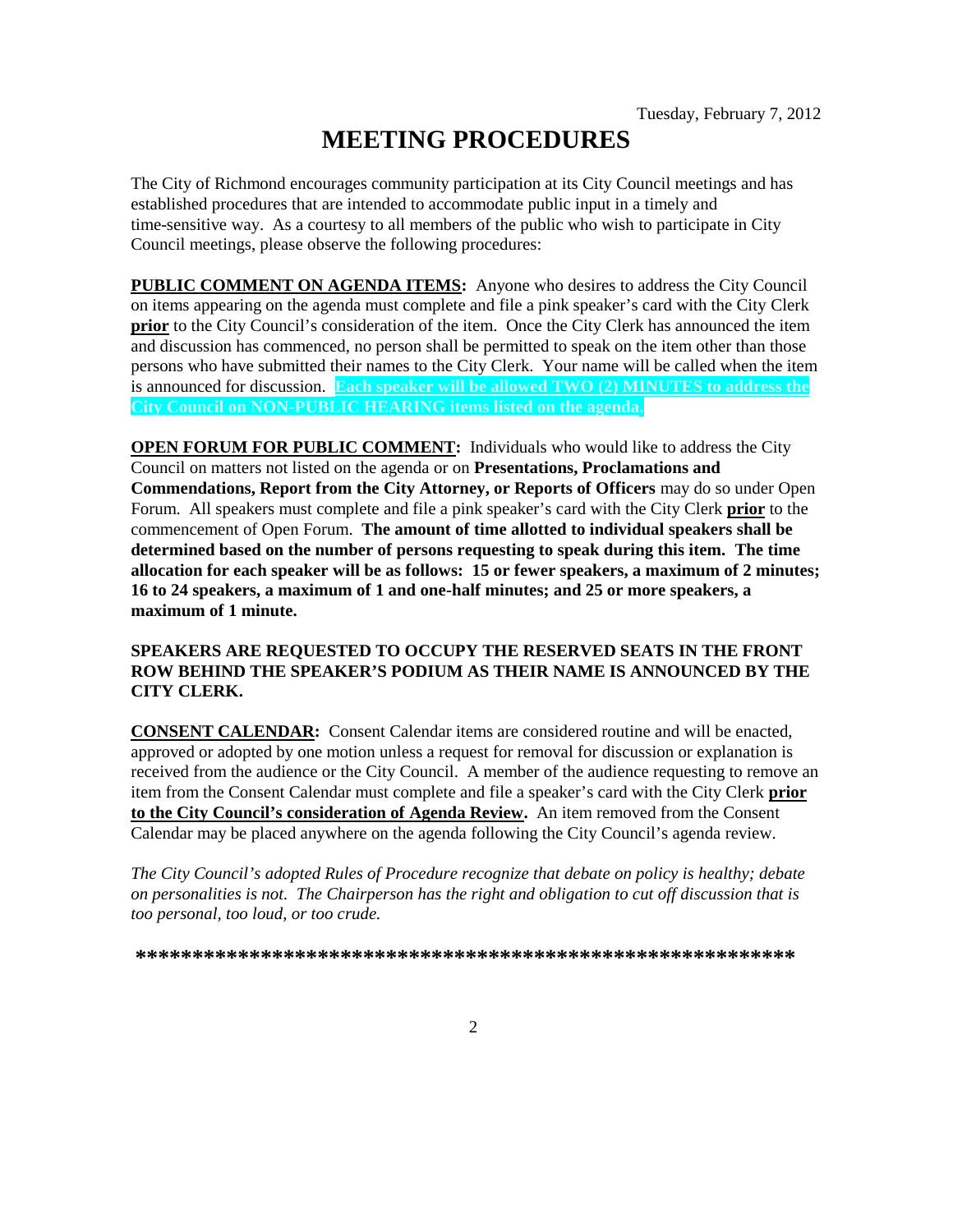Tuesday, February 7, 2012

# **EVENING OPEN SESSION**

5:00 p.m.

## **A. ROLL CALL**

**B. PUBLIC COMMENT**

### **C. ADJOURN TO CLOSED SESSION**

# **CLOSED SESSION**

Shimada Room of the Community Services Building

#### **A. CITY COUNCIL**

**A-1.** LIABILITY CLAIMS - PENDING LITIGATION (Government Code Section 54956.9):

Andres Hites vs. City of Richmond

**A-2.** PUBLIC EMPLOYEE APPOINTMENT (Government Code Section 54957.6):

City Attorney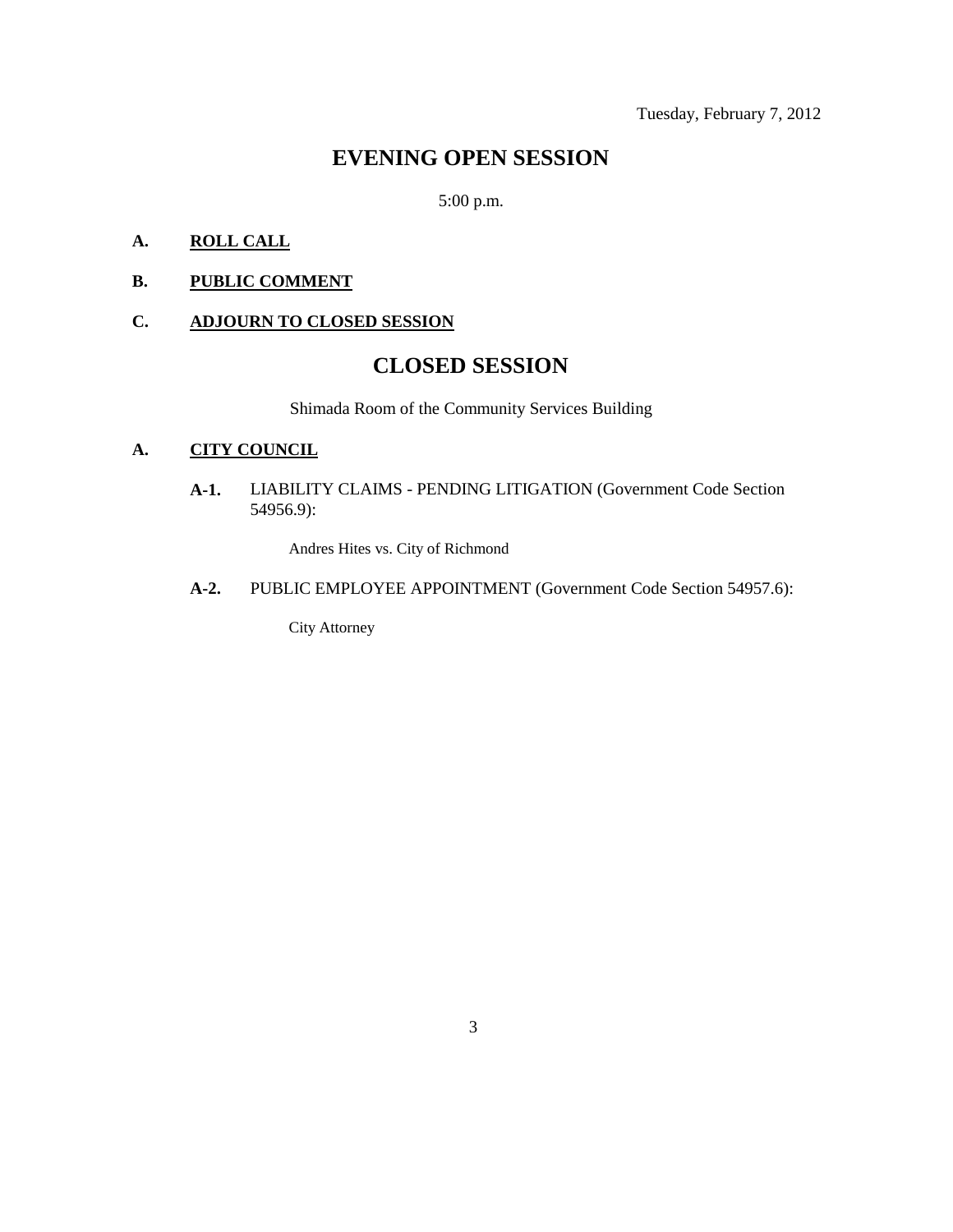# **SPECIAL MEETING OF THE RICHMOND HOUSING AUTHORITY**

6:25 p.m.

- **A. PLEDGE TO THE FLAG**
- **B. ROLL CALL**
- **C. STATEMENT OF CONFLICT OF INTEREST**
- **D. OPEN FORUM FOR PUBLIC COMMENT**
- **E. AGENDA REVIEW**

#### **F. PUBLIC HEARING**

- **F-1.** Public Hearing to discuss revisions to the Housing Authority's Admissions and Continuing Occupancy Policies and adopt a resolution to incorporate the revisions - Housing Authority (Tim Jones 621-1310).
- **G. ADJOURNMENT**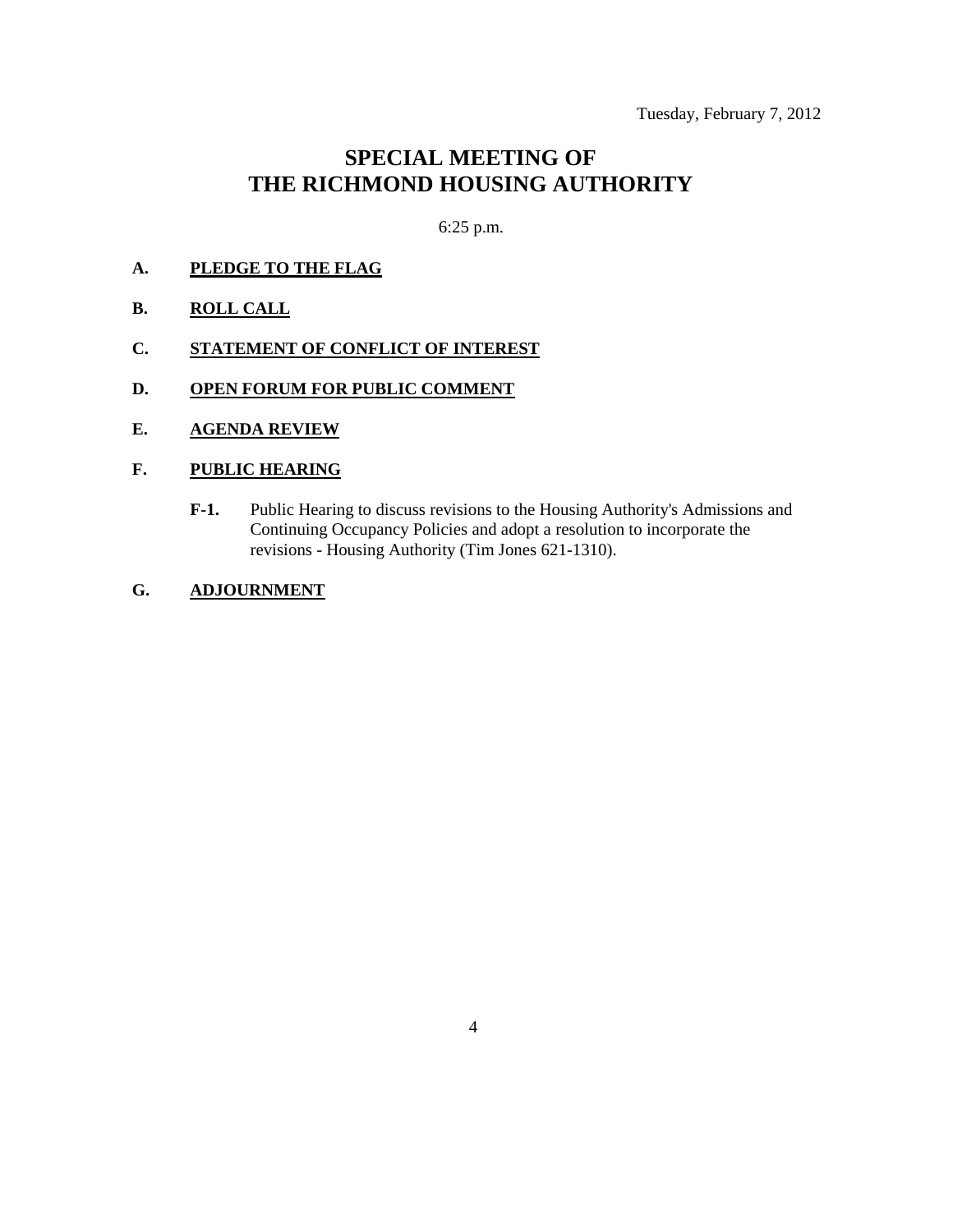# **REGULAR MEETING OF THE CITY OF RICHMOND SUCCESSOR AGENCY FOR THE RICHMOND COMMUNITY REDEVELOPMENT AGENCY/RICHMOND CITY COUNCIL**

6:30 p.m.

### **A. ROLL CALL**

- **B. READING OF THE CODE OF ETHICS**
- **C. STATEMENT OF CONFLICT OF INTEREST**
- **D. OPEN FORUM FOR PUBLIC COMMENT**
- **E. AGENDA REVIEW**
- **F. REPORT FROM THE CITY ATTORNEY OF FINAL DECISIONS MADE AND NON-CONFIDENTIAL DISCUSSIONS HELD DURING CLOSED SESSION**

#### **G. CITY OF RICHMOND SUCCESSOR AGENCY FOR THE RICHMOND COMMUNITY REDEVELOPMENT AGENCY CONSENT CALENDAR**

**G-1.** APPROVE the minutes of the January 10, 2012, meetings - City Clerk's Office (Diane Holmes 620-6513).

#### **H. CITY COUNCIL CONSENT CALENDAR**

- **H-1.** ADOPT a resolution authorizing the Mayor to execute specified annual state and county contracts associated with State Department of Justice and County records, finger print identification, forensic lab analysis, booking fees and jail access, in a combined amount not to exceed \$1,278,000 for Fiscal Years 2011- 2012, 2012-2013, and 2013-2014 - Police Department (Chief Chris Magnus 621- 1802).
- **H-2.** APPROVE a contract with Lake Traffic Solutions to provide Ezyloops for the replacement of existing damaged traffic signal loops in conjunction with the City's Pavement Resurfacing Program in an amount not to exceed \$20,000 per year for three years - Public Works Department (Yader A. Bermudez 231-3008).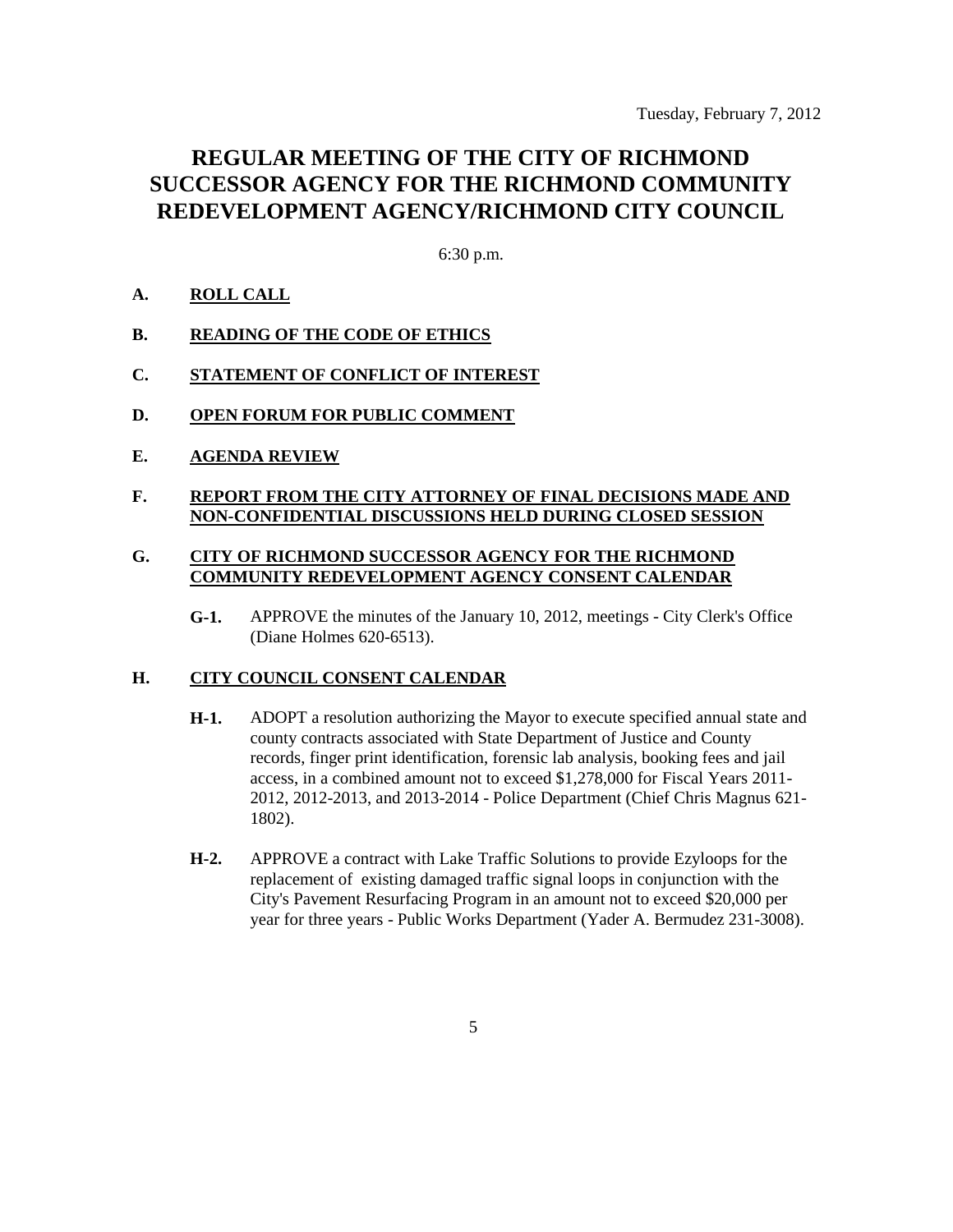- **H-3.** ADOPT a resolution to adjust appropriations for the 2011-2012 Recreation Department Budget to add \$5,320 for the Richmond Tennis Center and recognize the donation received from the Black Hawk Women's Tennis Association - Recreation Department (Keith Jabari 620-6791).
- **H-4.** ADOPT a resolution to adjust appropriations for the 2011-2012 Recreation Department Budget to add \$200 for the Youth Activities/Outdoor Adventure FamCamp Program and recognize the mini grant received from the California State Parks Foundation - Recreation Department (Keith Jabari 620-6791).
- **H-5.** APPROVE a contract with Precision Concrete Cutting to provide concrete sidewalk cutting services to eliminate sidewalk tripping hazards in an amount not to exceed \$40,000 per year for three years - Public Works Department (Yader A. Bermudez 231-3008).
- **H-6.** APPROVE the purchase of a replacement trencher from Ditch Witch Bay Area for use by the Parks and Landscape Division of the Public Works Department in an amount not to exceed \$58,000 - Public Works Department (Yader A. Bermudez 231-3008).
- **H-7.** ADOPT a resolution accepting a grant from The California Endowment and authorizing the city manager to enter into all required contracts and agreements to facilitate the grant outcomes - City Manager's Office (Bill Lindsay 620-6512).
- **H-8.** APPROVE Contract Amendment No. 2 with Willdan Financial Services in an amount not to exceed \$14,500 to provide professional services related to the administration of the Hilltop Landscape Maintenance District and the Marina Bay Landscape and Lighting Maintenance District. The proposed contract term is July 1, 2012, to June 30, 2013 - Public Works Department (Yader A. Bermudez 231-3008).
- **H-9.** ADOPT a resolution ordering the preparation of the Engineer's Report for Fiscal Year 2012-2013 regarding improvements and costs for the Hilltop Landscape Maintenance District - Public Works Department (Yader A. Bermudez 231- 3008).
- **H-10.** ADOPT a resolution ordering the preparation of the Engineer's Report for Fiscal Year 2012-2013 regarding improvements and costs for the Marina Bay Landscape and Lighting Maintenance District - Public Works Department (Yader A. Bermudez 231-3008).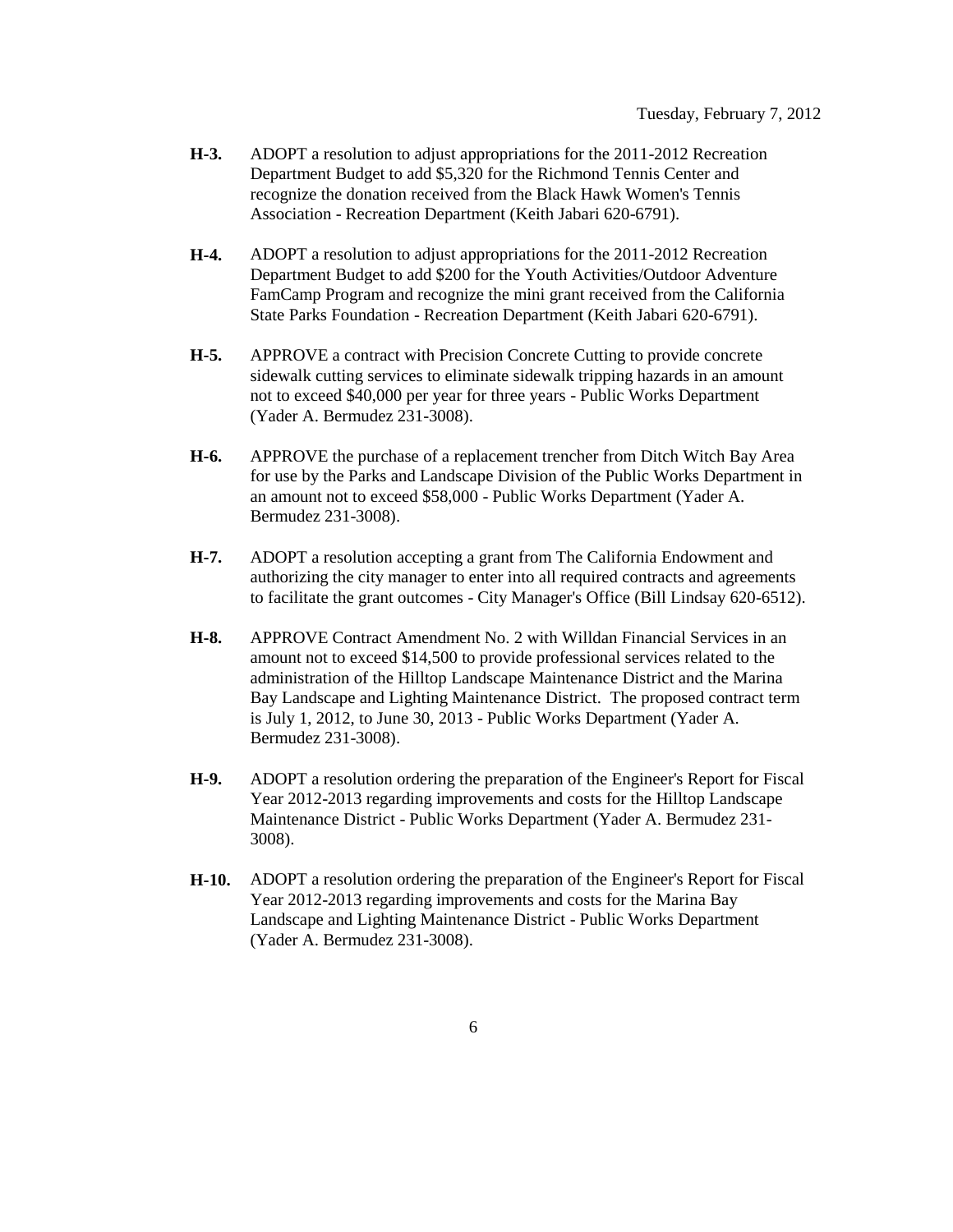- **H-11.** ADJUST appropriations for the 2011-2012 Recreation Department Budget to add \$200 for the Junior Golf Program and recognize the donation received from the Richmond Country Club Women's Golf Association - Recreation Department (Keith Jabari 620-6791).
- **H-12.** APPROVE a grant of easement to the Bottoms Family Trust for use as an exclusive and permanent 10' wide easement for a water main pipeline under City property between Canal Boulevard and Seacliff Drive used to irrigate landscaping associated with the reclaimed quarry - Engineering Services Department (Edric Kwan/Gary Ushiro 621-1825).
- **H-13.** APPROVE Contract Amendment No. 1 with Gallagher and Burk, Inc. for the Carlson Boulevard Improvement Project, to increase the contract value in an amount not to exceed \$490,000 for a total of \$4,012,166 (This item was not reviewed by the Finance Standing Committee due to the cancellation of its January 6, 2012, meeting) - Engineering Services Department (Edric Kwan/Andy Yeung 621-1825).
- **H-14.** APPROVE a contract with Valley Facilities Management Corporation for mechanical and electrical building design services to enhance the Auditorium HVAC System and to install an emergency generator at the Main Library in an amount not to exceed \$32,000 - Public Works Department (Yader A. Bermudez 231-3008).
- **H-15.** APPROVE the minutes of the November 22, 2011, December 6, 2011, and January 10, 2012, meetings - City Clerk's Office (Diane Holmes 620-6513).
- **H-16.** ADOPT a resolution approving the City of Richmond to participate in the Contra Costa County Vehicle Abatement Service Authority Program providing revenues for the abatement of abandoned and inoperable vehicles - Police Department (Chief Chief Magnus 620-6655).
- **H-17.** ADOPT a resolution authorizing the City of Richmond to enter into a new Memorandum of Understanding (MOU) with the Richmond Fire Management Association (RFMA) retroactively starting on July 1, 2009, and expiring on June 30, 2013 - Human Resources Management Department (Leslie Knight 620- 6600).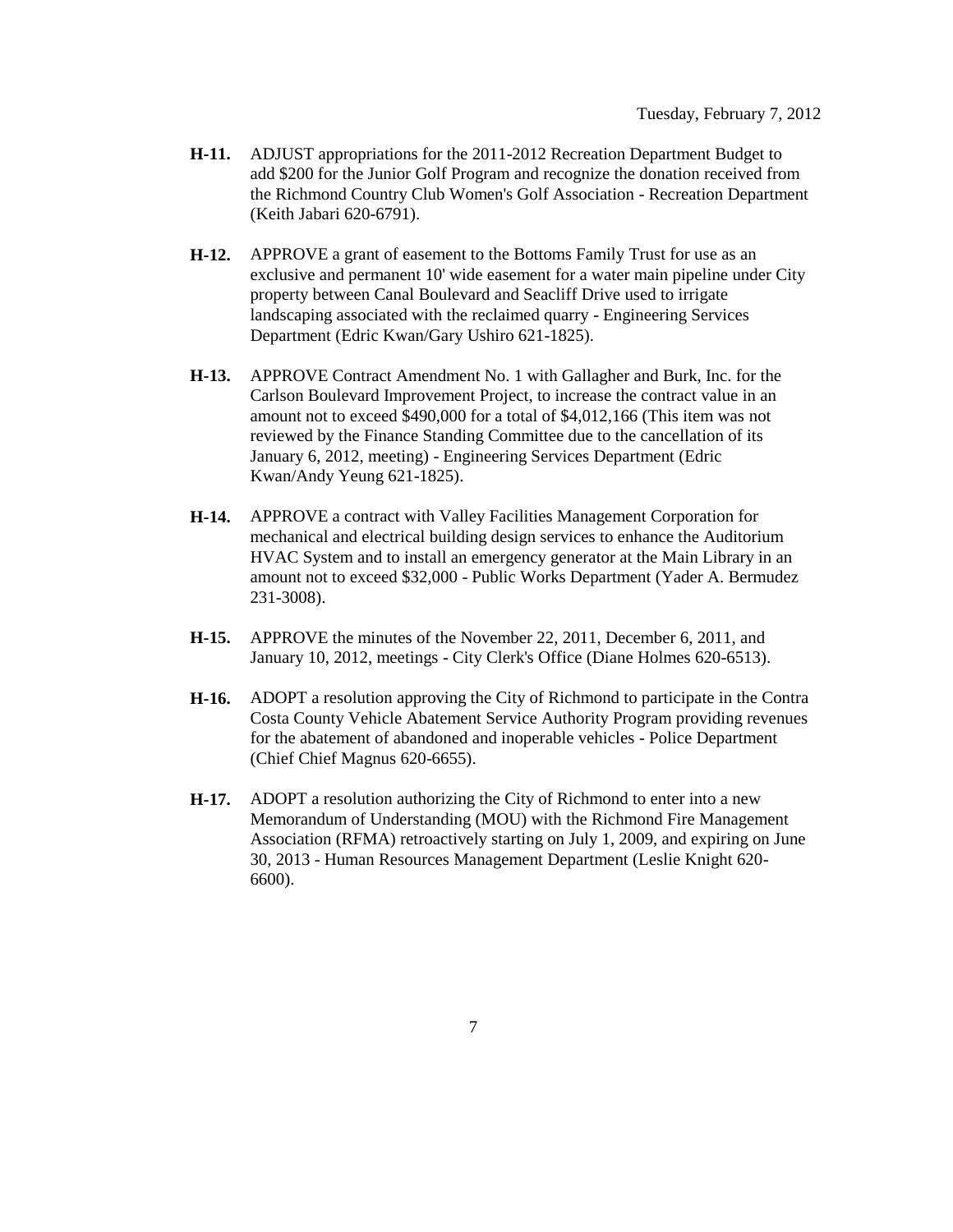- **H-18.** ADOPT a resolution ratifying a side letter to the 2008-2012 Memorandum of Understanding (MOU) between the City and the Richmond Police Officers' Association (RPOA) extending the term of the MOU from June 30, 2012, to June 30, 2013, and deferring a 2.5 percent wage increase, which would have taken effect on January 1, 2012, until January 1, 2013 - Human Resources Management Department (Leslie Knight 620-6600).
- **H-19.** APPROVE a contract with Application Associates to perform desktop application training for the City of Richmond's computer users in an amount not to exceed \$90,000 over two years - Information Technology Department (Sue Hartman 620-6874).
- **H-20.** APPROVE the Port Executive Director's request for travel to China with a cost of approximately \$9,000 to continue the business development plan and 2012 marketing plan with the Port of Zhoushan and Auto Warehousing Company, to continue to explore the potential for China auto manufacturing companies entering the U.S. market through the Port of Richmond's recently renovated automobile facility, and to meet with representatives of China automobile industry companies - Port Department (Jim Matzorkis 215-4608).
- **H-21.** ADOPT a resolution approving the application for grant funds for the Sustainable Communities Planning Grant and Incentives Program under the Safe Drinking Water, Water Quality and Supply, Flood Control, River and Coastal Protection Bond Act of 2006 (Proposition 84) for development of the Richmond Clean Air and Climate Plan - Planning and Building Services Department (Richard Mitchell 620-6706).
- **H-22.** ADOPT a resolution approving the application for grant funds for the Urban Forestry Inventory Grant Program for the Urban Forest Inventory and Ordinance Update – Planning and Building Services Department (Richard Mitchell 620- 6706).
- **H-23.** APPROVE the following appointments and re-appointments: Community Development Commission: Jackie Thompson, Incumbent, term expiring March 21, 2012; Point Molate Community Advisory Committee: Otheree Christian, term expiring May 3, 2013; Joseph Puleo, term expiring May 3, 2013; Rod Satre, term expiring May 3, 2013; Police Commission: Therese Barquet, Incumbent, term expiring November 1, 2014; Richmond-Zhoushan Friendship Commission: Karen Leong Fenton, term expiring July 22, 2013; Workforce Investment Board: Tom Hansen, representing Labor - Mayor's Office (Mayor McLaughlin 620-6503).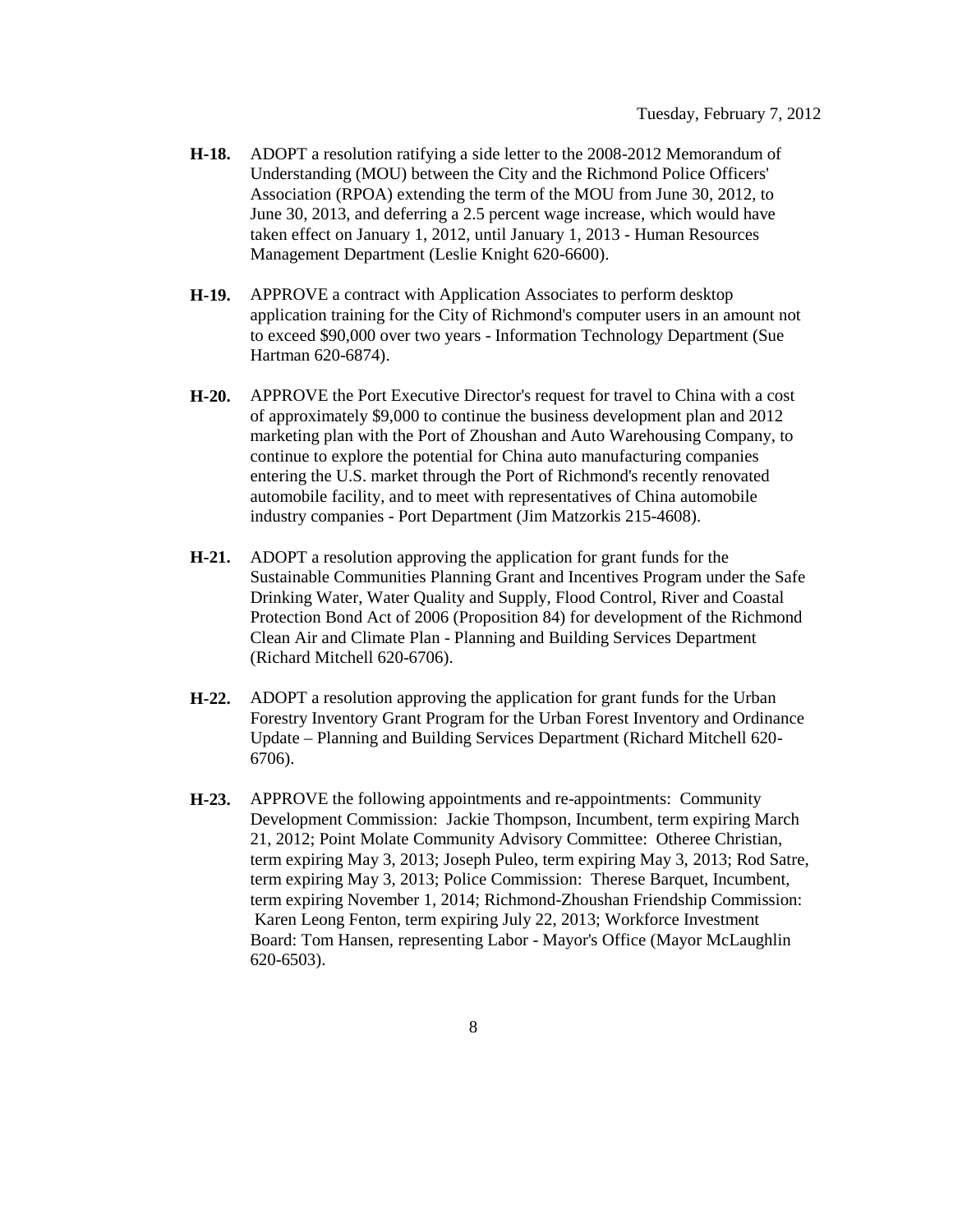Tuesday, February 7, 2012

- **H-24.** CONSIDER sending a letter to State Superintendent of Public Instruction Tom Torlakson in support of the request from the West Contra Costa Unified School District to be removed from State control - Vice Mayor Rogers (620-6581). *This item was continued from the January 24, 2012, meeting.*
- **H-25.** APPROVE a contract with Meyers Nave Riback Silver & Wilson P.C. in connection with representation of the City in Valley Crest Tree Company vs. City of Richmond, and Bay Cities Paving & Grading vs. City of Richmond, up to \$25,000, with a term ending December 31, 2012 - City Attorney's Office (Randy Riddle 620-6509).
- **H-26.** APPROVE an amendment to the grant-funded contract with Alliance Graphics, Inc. to provide additional graphic arts and products services for RichmondBUILD Green Careers Academy. The contract term will be October 4, 2010, through June 30, 2012. The contract amount will increase by \$10,000 for a total amount not to exceed \$39,500 - Employment and Training Department (Sal Vaca/Fred Lucero 307-8059).
- **H-27.** APPROVE the purchase of the proposed play equipment for Burg Park from Miracle Recreation Equipment under the California Multiple Award Schedule (CMAS) in an amount not to exceed \$77,812.74 - Public Works Department (Yader A. Bermudez 231-3008).
- **H-28.** APPROVE a contract with Lawson Drayage, Inc. to furnish labor and equipment to offload and install the Plunge bulkhead in an amount not to exceed \$21,986.10 - Engineering Services Department (Edric Kwan/Rich Davidson 621-1825).
- **H-29.** REJECT all bids received for the Street Light Circuit Replacement, May Valley, and Park View Neighborhoods Project and authorize a call for new bids, one for May Valley Neighborhood and one for Park View Neighborhood - Engineering Services Department (Edric Kwan/Joel Camacho 621-1825).
- **H-30.** ADOPT a resolution to approve submittal of the required 20% local match, or \$12,000, of a \$60,000 grant from the Metropolitan Transportation Commission for the Pavement - Technical Assistance Program Round 13 - Engineering Services Department (Edric Kwan/Tawfic Halaby 621-1825).
- **H-31.** REJECT all bids received for the LED Street Light, Wire and Pull Box Replacement, Cutting Boulevard, Richmond Parkway, Castro Street, 23rd Street, San Pablo Avenue Project CIP10-013 and authorize a call for new bids, one for supplying the LEDs and another for installing - Engineering Services Department (Edric Kwan/Joel Camacho 621-1825).
- **H-32.** APPROVE the purchase of rubberized safety surfacing for Burg Park from Tot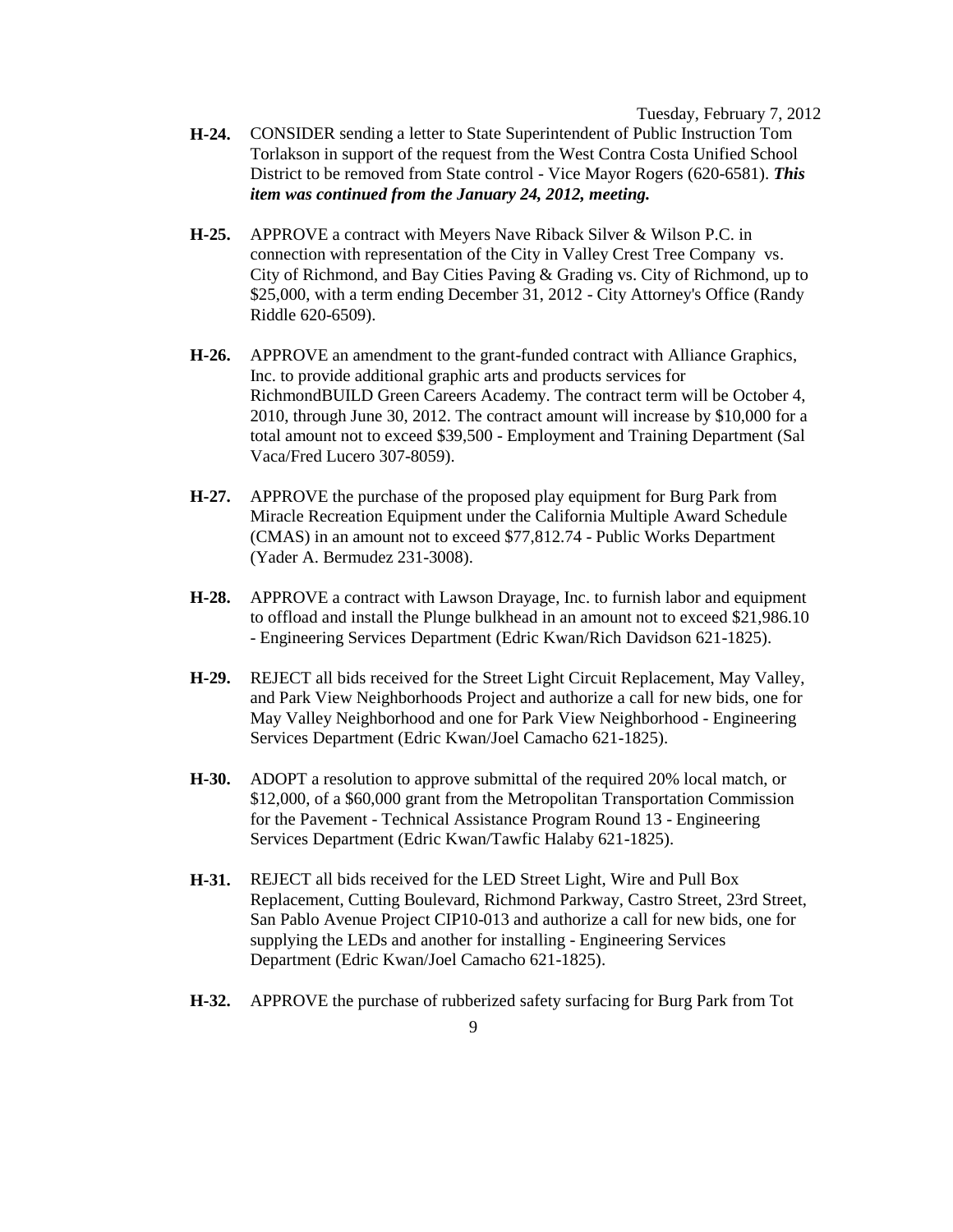Tuesday, February 7, 2012 Turf (Oakland) under a California Multiple Award Schedule (CMAS) contract in an amount not to exceed \$64,572.20 - Public Works Department (Yader A. Bermudez 231-3008).

### **I. RESOLUTIONS**

- **I-1.** ADOPT a resolution in support of the Millionaires' Tax proposed by the California Federation of Teachers and the Courage Campaign - Councilmembers Ritterman, Butt, and Vice Mayor Rogers (620-6581).
- **I-2.** ADOPT a resolution referred by the Human Rights Human Relations Commission in support of the New Priorities Campaign calling on members of Congress to reduce military spending and restore funding to essential public services including education, health care and housing - Councilmember Beckles (620-6581) and Mayor McLaughlin (620-6503).
- **I-3.** ADOPT a resolution in support of Safe Oil Refineries, Secure Jobs and Healthy Communities - Mayor McLaughlin (620-6503) and Vice Mayor Rogers (620- 6581).

### **J. COUNCIL AS A WHOLE**

- **J-1.** CONSIDER proposals to partner with a service provider to reduce the amount of junk mail, including catalogs and phone books, received by Richmond residents and businesses; thereby, reducing climate change and landfill waste - Councilmember Rogers (620-6581). *This item was continued from the January 10, 2012, meeting.*
- **J-2.** DISCUSS and consider ideas to express the City of Richmond's appreciation to those that contributed to the Lawrence Berkeley National Lab's selecting Richmond as the location of their second campus - Councilmembers Bates, Booze (620-6851), and Mayor McLaughlin (620-6503).
- **J-3.** RECEIVE a report from Michael Mahoney, Plumbers and Steamfitters Union, and direct staff regarding an apprenticeship program that may create job readiness opportunities for the LBNL second campus - Councilmember Boozé (620-6581).
- **J-4.** ADOPT a resolution opposing the sale and purchase of rat and mouse poisons deemed an unreasonable risk to children, pets and wildlife in the City of Richmond - Councilmember Butt (620-6581), Mayor McLaughlin (620-6503), and Vice Mayor Rogers (620-6581).
- **J-5.** DIRECT staff to prepare an advisory ballot initiative urging a Constitutional